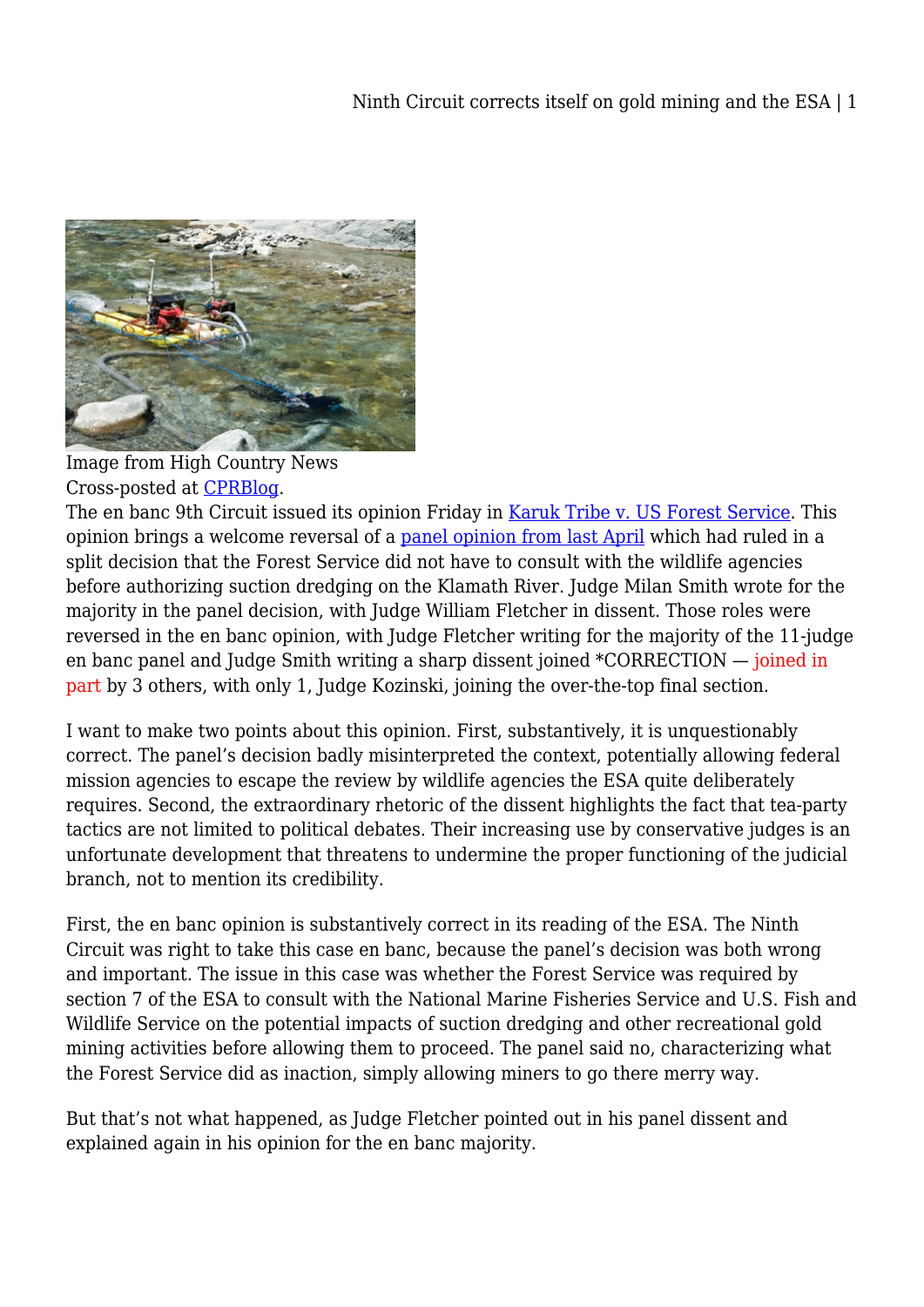To understand the context, you need to know something about both the mining regulations and the ESA. Gold mining on Forest Service lands is governed by three different levels of regulation. Activities that "will not cause" significant surface disturbance can go ahead without any further review. Those that "will likely cause" significant disturbance cannot proceed until the Forest Service approves a detailed plan of operations. For those in a middle group, those that "might cause" significant disturbance, the miner must submit a notice of intent describing the proposed operations for review by the Forest Service, which uses it to decide whether a plan of operations is required. The ESA, in turn, requires that action agencies consult with NMFS or USFWS (depending on the species) to "insure that any action authorized, funded, or carried out" by the action agency will not cause prohibited harm to listed species. The action agency must have some discretion; it is not required to consult where the consultation cannot affect its action. But any time a federal agency permits, provides money for, or takes an action it is not statutorily required to take, where it has any discretion, it must consult if the action may affect a listed species.

The question in this case was whether the Forest Service was required to consult before allowing mining activities that "might cause" significant surface disturbance to go ahead without a plan of operations. Rhetorically, there are two ways to look at those cases: either the Forest Service was simply staying out of the way of miners, or it was affirmatively authorizing proposed mining. But only the latter view comports with reality. As Judge Fletcher's careful review of the factual background makes clear, the notice of intent procedure provided an opportunity for the Forest Service to negotiate with miners about their plans. Those negotiations turned on the environmental impacts, which were reviewed by Forest Service biologists. At the end of the review and discussions with the miners, the Forest Service sent written responses, approving, denying, or approving with conditions the proposed mining operations. The Forest Service was not a passive observer (or ignorer) of the mining operations; it was an active participant in determining where, when, and how mining would be carried out.

Requiring consultation in this context serves the (important) purpose of ESA section 7 without overstepping judicial boundaries. Section 7 implements a Congressional determination that action agencies, which may be deeply committed to their nonenvironmental missions, should not be the sole judges of what impacts their proposed actions will have on protected species. The ESA requires that federal agencies not jeopardize the continued existence of listed species. That substantive provision would have little effect, however, if action agencies could avoid recognizing the possible impacts of their actions. The consultation requirement, which brings in an agency with the mission of wildlife protection and puts that agency's views on the record, is essential to giving the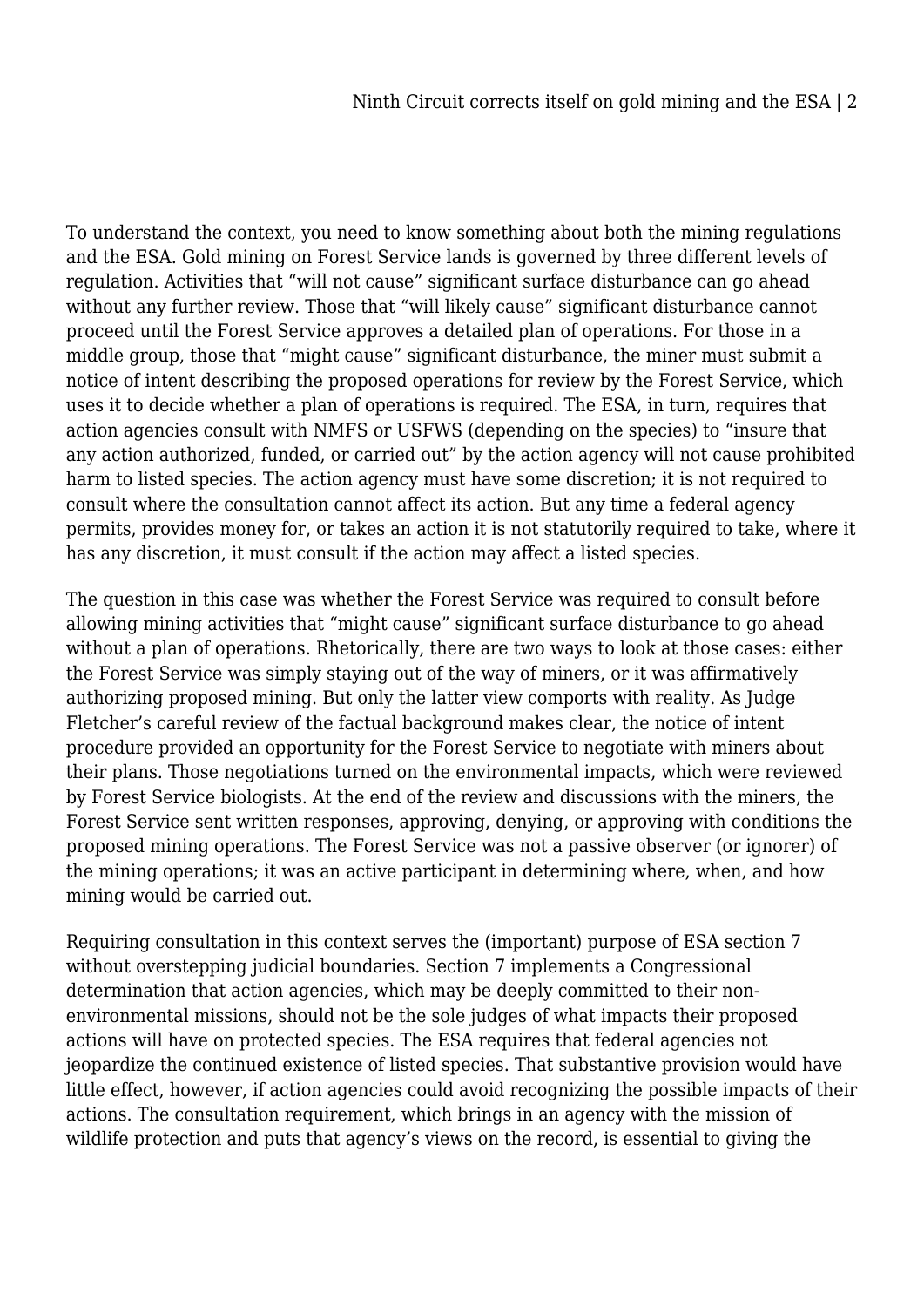substantive standard real bite. Enforcing the consultation requirement, as the latest opinion does, prevents action agencies from evading Congress's command that they look after listed species. That's well within the courts' proper (indeed essential) role.

Nor does the decision impose burdensome new requirements on the Forest Service. The dissent is right that courts are not generally empowered to review agency *inaction*. Judicial oversight of inaction would leave agencies perpetually uncertain where they might be vulnerable to lawsuits, and could interfere with their decisions about how to expend their (always) limited resources. If there truly was not agency action here, of course consultation would not be required. So, for example, if a tipster calls the Forest Service complaining that someone is mining on Forest Service land without permission, the district ranger need not consult with NMFS or FWS about whether or not to investigate the complaint. The ESA remedy, if there was one, would have to be a suit against the miner. But here the Forest Service, through its regulations and its implementation of those regulations, affirmatively injected its personnel into the determination of what mining would occur. Having given itself a role in those decisions, the Forest Service must accept that consultation comes with the territory.

With that, a brief word on Judge Smith's over-the-top dissent. As I've explained, I think Judge Smith is wrong on the consultation question. But much more troubling is the way he approaches the opinion. The job of judges, I would have thought, is to engage in reasoned, *judicious*, discussion of the issues at hand. Of course they will disagree, and of course they will sometimes talk past one another because they see the issues so differently. Judge Smith starts with a quote from Gulliver's Travels, including an accompanying illustration of Gulliver restrained by dozens of tiny ropes. With quotes from Ronald Reagan — "Here we go again" (although the source is not acknowledged) — and Dante — "Abandon hope all ye who enter here" — following, the meaning and tone are clear. Out of control judges are hogtying action agencies.

Although Judge Smith denies any intent to offend his colleagues, his opinion is intentionally provocative. He takes typical tea party rhetoric one step further. It's common these days to see regulatory agencies accused of deliberately overstepping their boundaries to impose unnecessary regulations. Here, Judge Smith accuses the Ninth Circuit, in this case and others, of "[breaking] from decades of precedent and creat[ing] burdensome, entangling environmental regulations out of the vapors." Judge Smith sees this brand of judicial activism as limited to environmental decisions. Its consequence, he says, is "decimat[ion]" of entire industries, including the northwest's logging industry and California agriculture.

This case is a poor fit for this kind of rhetoric, not only because no precedents were ignored